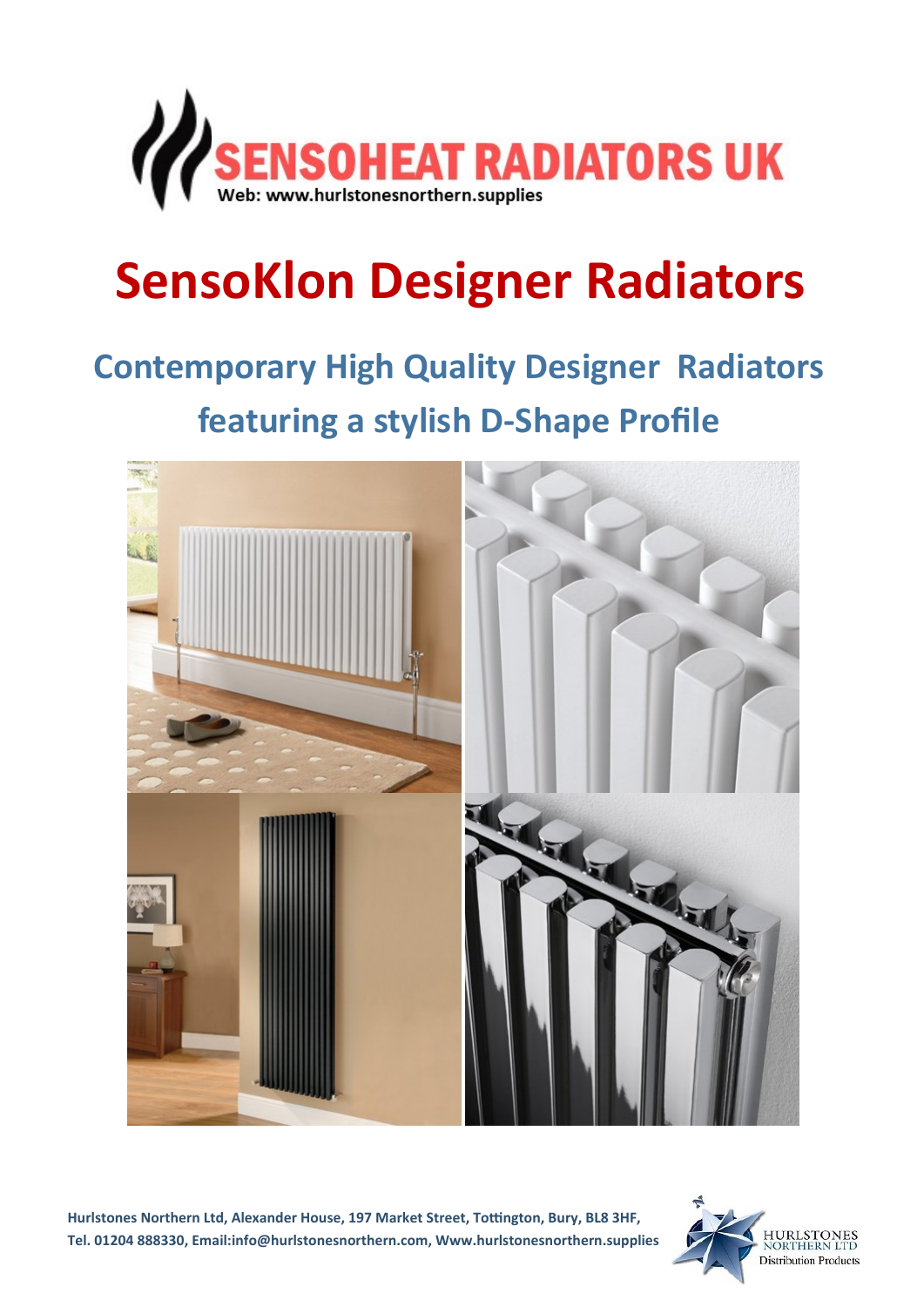### **SensoKlon Radiators**

**High Quality Horizontal & Vertical Designer Radiators featuring a stylish D-shaped profile and delivers excellent performance and outputs.**

#### **Benefits**

- SensoKlon Horizontal available in 420 mm and 600mm height with a range of widths from 611 mm to 1599mm in Double D-Profile Sections.
- ◆ SensoKlon Vertical is in 1500mm, 1800mm and 2000mm heights and a range of widths from 231 mm to 611mm in Single and Double D-Profile Sections.
- Perfect for New Builds or refurbishments
- 5 Year guarantee, against failure due to material or manufacture defect.
- Available in RAL 9016 White. Prices also available on request for Black, Charcoal or Chrome.

#### **SensoHeat Service & Commitment**

At SensoHeat we are proud of our top quality products and are committed to provide the best quality of service to our customers from our highly trained dedicated team**.** 





### **Outputs**

The outputs quote in this brochure are based on mean water temperature of 80°C and a room temperature of 20°C (Delta T 60°C) or a mean water temperature of 70° C and a room temperature of 20°C (Delta  $T 50^{\circ}$ C).

For other operating conditions apply the corrections factors below (apply to Delta T 60°C only)

| $5^{\circ}$ C  | $0.046$ 30 $^{\circ}$ C | $0.432$ 55°C                                         |                | 0.898 |
|----------------|-------------------------|------------------------------------------------------|----------------|-------|
| $10^{\circ}$ C | $ 0.108 35^{\circ}$ C   | $0.512 \ 60^{\circ}$ C                               |                | 1.000 |
| $15^{\circ}$ C | $\overline{0.179}$ 40°C | $0.605$ 65°C                                         |                | 1.104 |
| $20^{\circ}$ C |                         | $\vert 0.256 \vert 45^{\circ}$ C $\vert 0.700 \vert$ | $70^{\circ}$ C | 1.211 |
| $25^{\circ}$ C | $0.338$ 50 $^{\circ}$ C | 0.798                                                | $75^{\circ}$ C | 1.319 |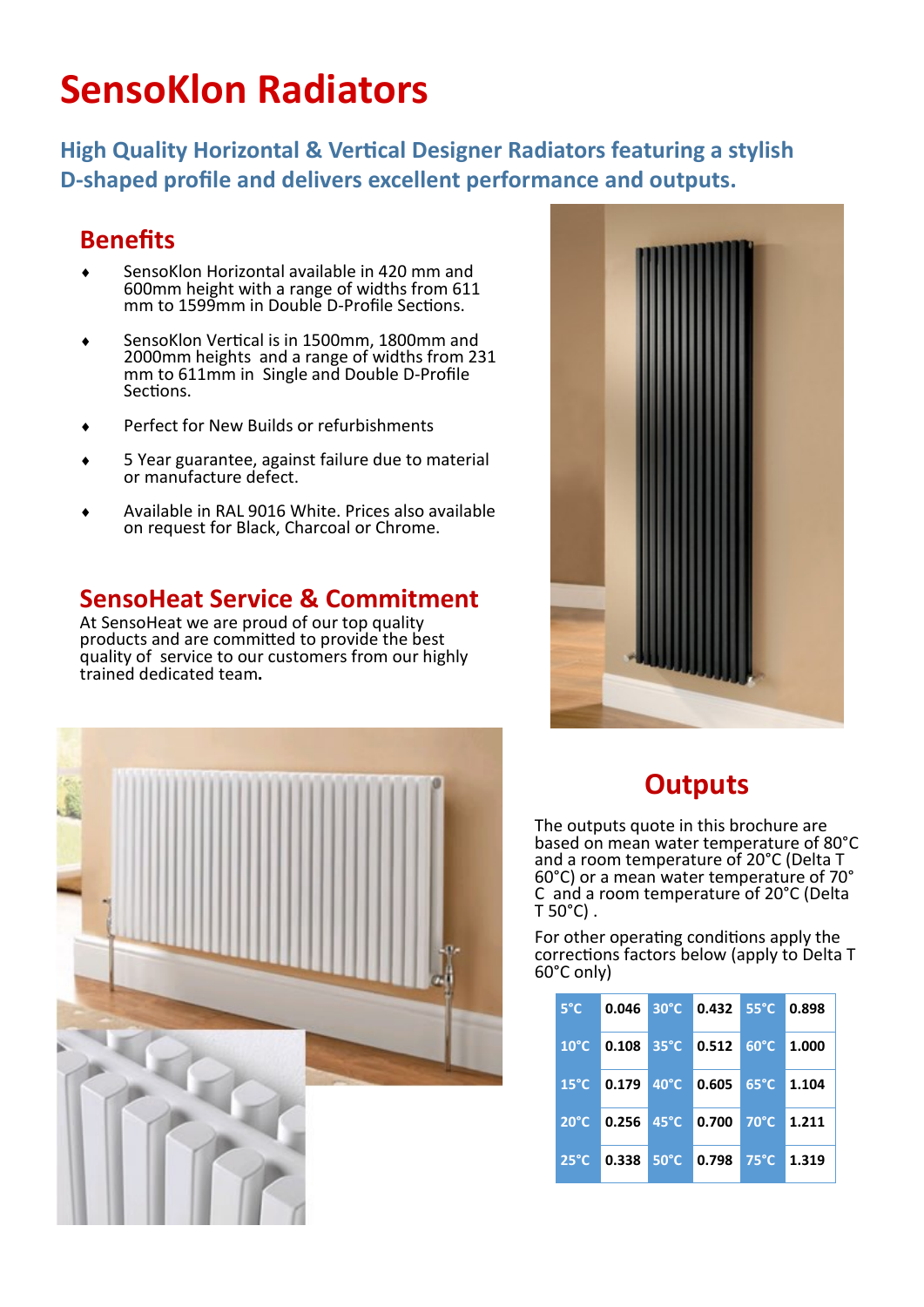| <b>SensoKlon Horizontal Technical Information</b> |       |                                             |                |                       |  |  |
|---------------------------------------------------|-------|---------------------------------------------|----------------|-----------------------|--|--|
|                                                   |       | <b>KD = Double Panel / Double Convector</b> |                |                       |  |  |
| Height                                            | Width | <b>SensoHeat</b>                            | Output         | Output                |  |  |
| MМ                                                | MМ    | Code                                        | $\Delta$ T50°C | $\Delta T60^{\circ}C$ |  |  |
| 420                                               | 611   | <b>HKD416</b>                               | 892            | 1118                  |  |  |
|                                                   | 839   | <b>HKD422</b>                               | 1227           | 1538                  |  |  |
|                                                   | 1067  | <b>HKD428</b>                               | 1563           | 1959                  |  |  |
|                                                   | 1219  | <b>HKD432</b>                               | 1786           | 2238                  |  |  |
|                                                   | 1371  | <b>HKD436</b>                               | 2010           | 2519                  |  |  |
| 600                                               | 535   | <b>HKD614</b>                               | 937            | 1174                  |  |  |
|                                                   | 611   | <b>HKD616</b>                               | 1071           | 1342                  |  |  |
|                                                   | 839   | <b>HKD622</b>                               | 1473           | 1846                  |  |  |
|                                                   | 1067  | <b>HKD628</b>                               | 1876           | 2351                  |  |  |
|                                                   | 1219  | <b>HKD632</b>                               | 2144           | 2687                  |  |  |
|                                                   | 1371  | <b>HKD636</b>                               | 2412           | 3023                  |  |  |
|                                                   | 1599  | <b>HKD642</b>                               | 2814           | 3526                  |  |  |

#### **All Outputs are quoted in Watts**



Front View



Side View



 $\boxed{\mathsf{C}}$ 

Closed<br>System

 $\sqrt{V}$ 

Mount<br>Pos.

195°C

Working<br>Temp.

Top View

|               | Height | Length | Depth | <b>Collector</b><br><b>Tube Centres</b> | <b>Bracket Centres</b> |      |
|---------------|--------|--------|-------|-----------------------------------------|------------------------|------|
| Code          | н      | L      | D     | C                                       | F                      | S    |
|               | mm     | mm     | mm    | mm                                      | mm                     | mm   |
| <b>HKD416</b> | 420    | 611    | 87    | 376                                     | 351                    | 456  |
| <b>HKD422</b> | 420    | 839    | 87    | 376                                     | 351                    | 684  |
| <b>HKD428</b> | 420    | 1067   | 87    | 376                                     | 351                    | 912  |
| <b>HKD432</b> | 420    | 1219   | 87    | 376                                     | 351                    | 1064 |
| <b>HKD436</b> | 420    | 1371   | 87    | 376                                     | 351                    | 1216 |
| <b>HKD614</b> | 600    | 535    | 87    | 556                                     | 531                    | 380  |
| <b>HKD616</b> | 600    | 611    | 87    | 556                                     | 531                    | 456  |
| <b>HKD622</b> | 600    | 839    | 87    | 556                                     | 531                    | 684  |
| <b>HKD628</b> | 600    | 1067   | 87    | 556                                     | 531                    | 912  |
| <b>HKD632</b> | 600    | 1219   | 87    | 556                                     | 531                    | 1064 |
| <b>HKD636</b> | 600    | 1371   | 87    | 556                                     | 531                    | 1216 |
| <b>HKD642</b> | 600    | 1599   | 87    | 556                                     | 531                    | 1444 |

 $\blacksquare$ 

5 YEARS

Warranty